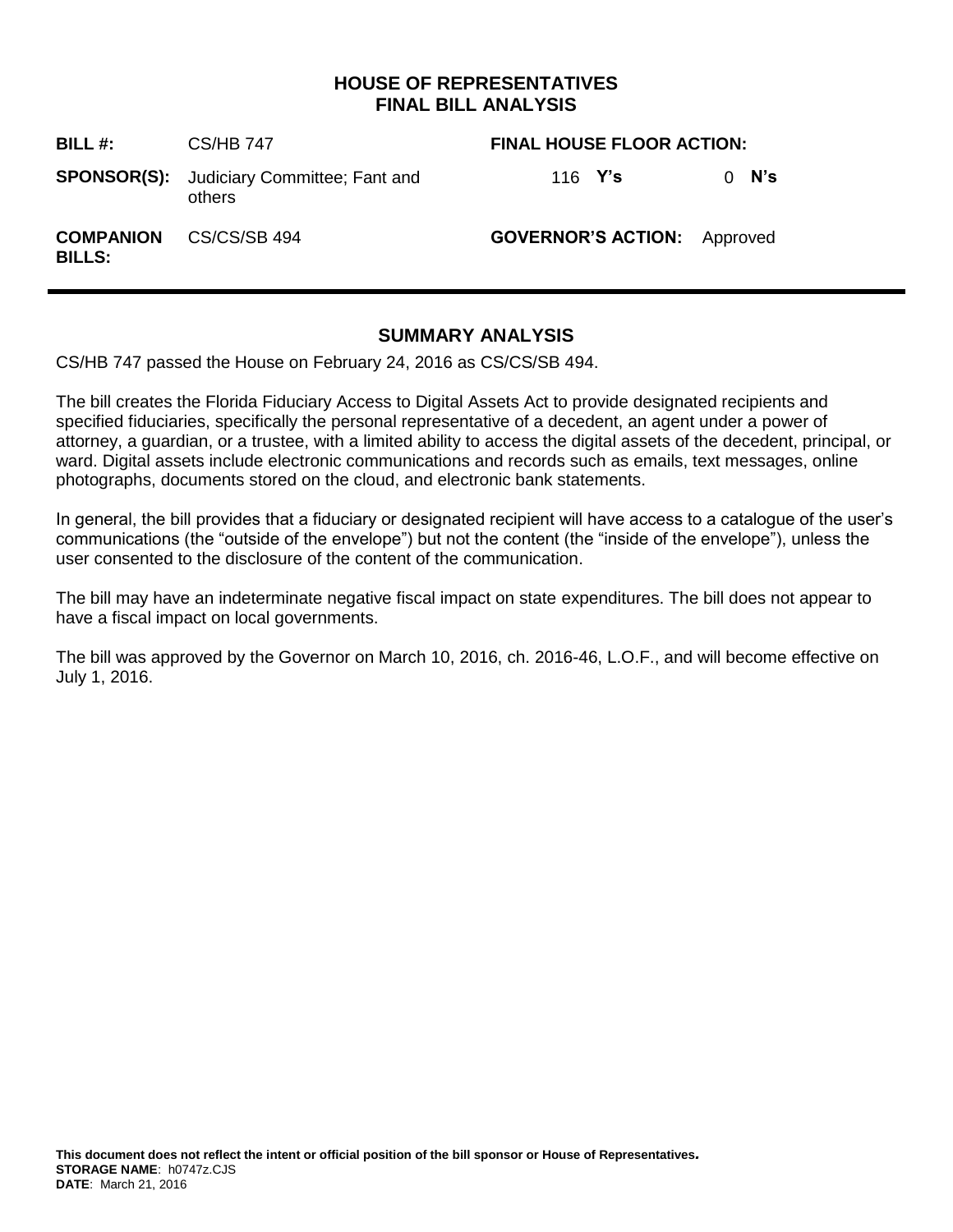# **I. SUBSTANTIVE INFORMATION**

## A. EFFECT OF CHANGES:

## **Current Situation**

Many documents and records that once existed in tangible form, such as letters, contracts, and financial and bank statements, are being replaced by intangible digital assets<sup>1</sup> that are not readily discoverable or accessible. Substantial amounts of valuable electronic data and digital assets are acquired and stored in cell phones, computers, online accounts, and other devices. Consequently, a family member or personal representative often faces substantial challenges when trying to identify, locate, or access the digital assets of a deceased or incapacitated person.

This switch to digital assets raises a number of issues: Upon an account holder's death or incapacity, how does a fiduciary identify and locate that person's digital assets? Who then has control or ownership? How is an account accessed when no one has the decedent's password? Does the original terms-of-service agreement control whether a fiduciary may gain access to an account?

Resolution of these issues require balancing the fiduciary's duty to identify and access the digital assets with the Internet Service Provider's (ISP) duty to protect the original account holder's privacy in accordance with state and federal computer security laws. An additional barrier may exist in the termsof-service agreement that the original account holder agreed to when initiating a contract with the ISP.

#### **Electronic Communication Laws**

### *Federal Law*

Federal laws prohibit the unauthorized access of both computer systems and certain types of protected data. The Stored Communications Act<sup>2</sup> (SCA) establishes privacy rights and prohibits certain electronic communication services or remote computing services from knowingly divulging the contents of certain electronic communications and files. An ISP is prohibited from voluntarily divulging the contents of stored communications unless an exception applies under the SCA. However, a "lawful consent" exception allows an ISP to voluntarily disclose electronic communications if lawful consent is given.<sup>3</sup>

The privacy protections in the SCA are viewed by some as being substantial barriers for family members and fiduciaries who seek to access the contents of a deceased or incapacitated user's online accounts.<sup>4</sup> The ISPs see them as restrictions on their ability to disclose electronic communications to anyone, unless certain exceptions are met. Their reasoning is that if the SCA applies, the ISP is prohibited from disclosing the contents of the communications and files.<sup>5</sup>

The Computer Fraud and Abuse Act<sup>6</sup> (CFAA) is designed to protect computers in which there is a federal interest from certain threats and forms of espionage and from being used to commit fraud.<sup>7</sup> The

<sup>1</sup> Some examples of digital assets are e-mail, photos, projects, online bank accounts, personal records, digital music, entertainment, presentations, domain names, intellectual property, and client lists. The assets are generally important because of their sentimental or financial value.

<sup>2</sup> 18 U.S.C. s. 2701 *et seq.*

 $^3$  18 U.S.C. s. 2702(b)(c).

<sup>4</sup> James D. Lamm, Digital Passing: *Your Client is Six Feet Under, But His Data is in the Cloud*, Nov. 2014, 12 (on file with the Civil Justice Subcommittee).

<sup>5</sup> *Id.*

<sup>6</sup> 18 U.S.C. s. 1030, *et seq*.

<sup>7</sup> Charles Doyle, Congressional Research Service, *Cybercrime: A Sketch of 18 U.S.C. 1030 and Related Federal Criminal Laws*, 1 (Oct. 15, 2014).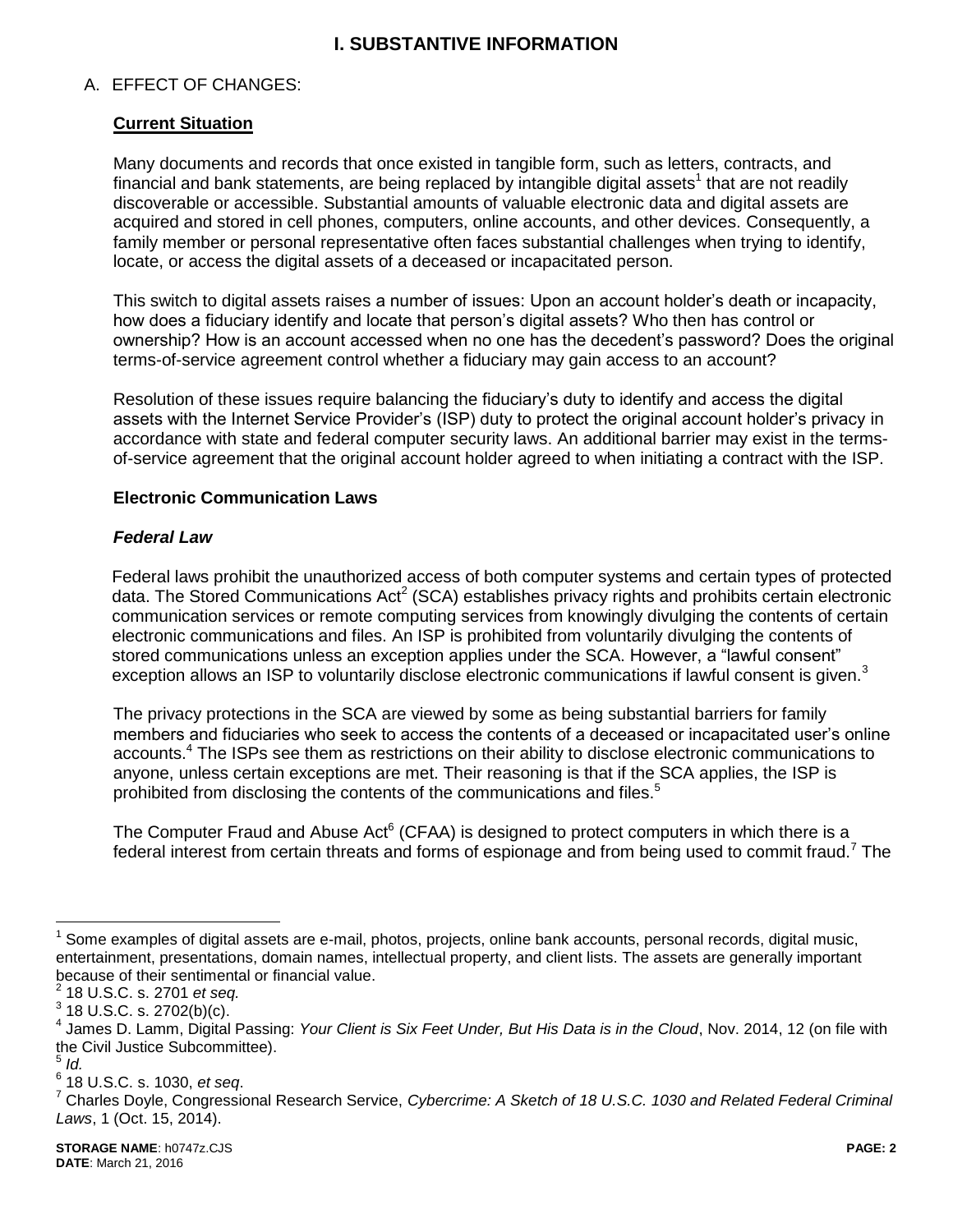law imposes penalties for the unauthorized access of stored data, devices, and computer hardware.<sup>8</sup> The Department of Justice has stated that the CFAA is broad enough in scope to permit the federal government to prosecute a person who violates the access provisions of a web site's terms-of-service agreement or usage policies.<sup>9</sup>

## *State Law*

Chapter 815, F.S., the "Florida Computer Crimes Act," and ch. 934, F.S., related to security of communications surveillance, address computer related crimes and the security of communications. These provisions are modeled after the federal SCA. Like the SCA, neither Florida provision addresses the ability of a fiduciary to legally access, duplicate, or control digital assets.<sup>10</sup>

## **The Model Uniform Law**

Believing that legislation was needed to ensure that account holders and their fiduciaries retain control of digital property, the Uniform Law Commission developed and adopted the Uniform Fiduciary Access to Digital Assets Act in July 2014. Versions of the model act were introduced in numerous state legislatures in 2015. The Uniform Law Commission reconvened in 2015 to readdress the issue and produced a revised version of the model act for 2016. The bill is a state adaptation of the Revised Uniform Fiduciary Access to Digital Access Act, referred to as the Revised UFADAA.

# **Effect of the Bill**

The bill creates ch. 740, F.S., consisting of ss. 740.001-740.09, F.S., the "Florida Fiduciary Access to Digital Assets Act," (Act) to provide fiduciaries with the authority to access, control, or copy digital assets and accounts. The Act only applies to four types of fiduciaries: personal representatives, guardians, agents acting pursuant to a power of attorney, and trustees. These fiduciaries are already bound to comply with existing fiduciary duties. The provisions of the Act do not extend to family members or others who seek access to the digital assets unless they are a fiduciary.

The bill is also limited by the definition of "digital asset." The Act only applies to an electronic record in which an individual has a right or interest, and does not apply to the underlying asset or liability unless the asset or liability is itself an electronic record.<sup>11</sup>

### **Definitions (Section 3)**

The bill creates s. 740.002, F.S., to define terms used in the Act. The majority of the terms are found in the Florida Probate Code and the Florida Power of Attorney Act, while others are adapted from federal statutes or the Revised UFADAA. Below are some of the most frequently used new terms in the bill:

- An "account" is as an arrangement under a terms-of-service agreement in which the custodian carries, maintains, processes, receives, or stores a digital asset of the user or provides goods or services to the user
- "Catalogue of electronic communications" means information that identifies each person with which a user has had an electronic communication, the time and date of the communication, and the electronic address of the person

<sup>8</sup> William Bissett and David Kauffman, *Surf the Evolving Web of Laws Affecting Digital Assets*, 41 Estate Planning No. 4 (Apr. 2014).<br><sup>9</sup> Lomm. au

Lamm, *supra* note 4, at 10.

<sup>10</sup> The Real Property, Probate, & Trust Law Section of The Florida Bar, *White Paper: Proposed Enactment of Chapter 740, Florida Statutes*, 2, (2015) (on file with the Civil Justice Subcommittee).

 $11$  "Digital assets include electronically-stored information, such as: 1) any information stored on a computer and other digital devices; 2) content uploaded onto websites, ranging from photos to documents; and 3) rights in digital property, such as domain names or digital entitlements associated with online games. Both the catalogue and content of an electronic communication are covered by the term 'digital assets.'" *Id.* at 7.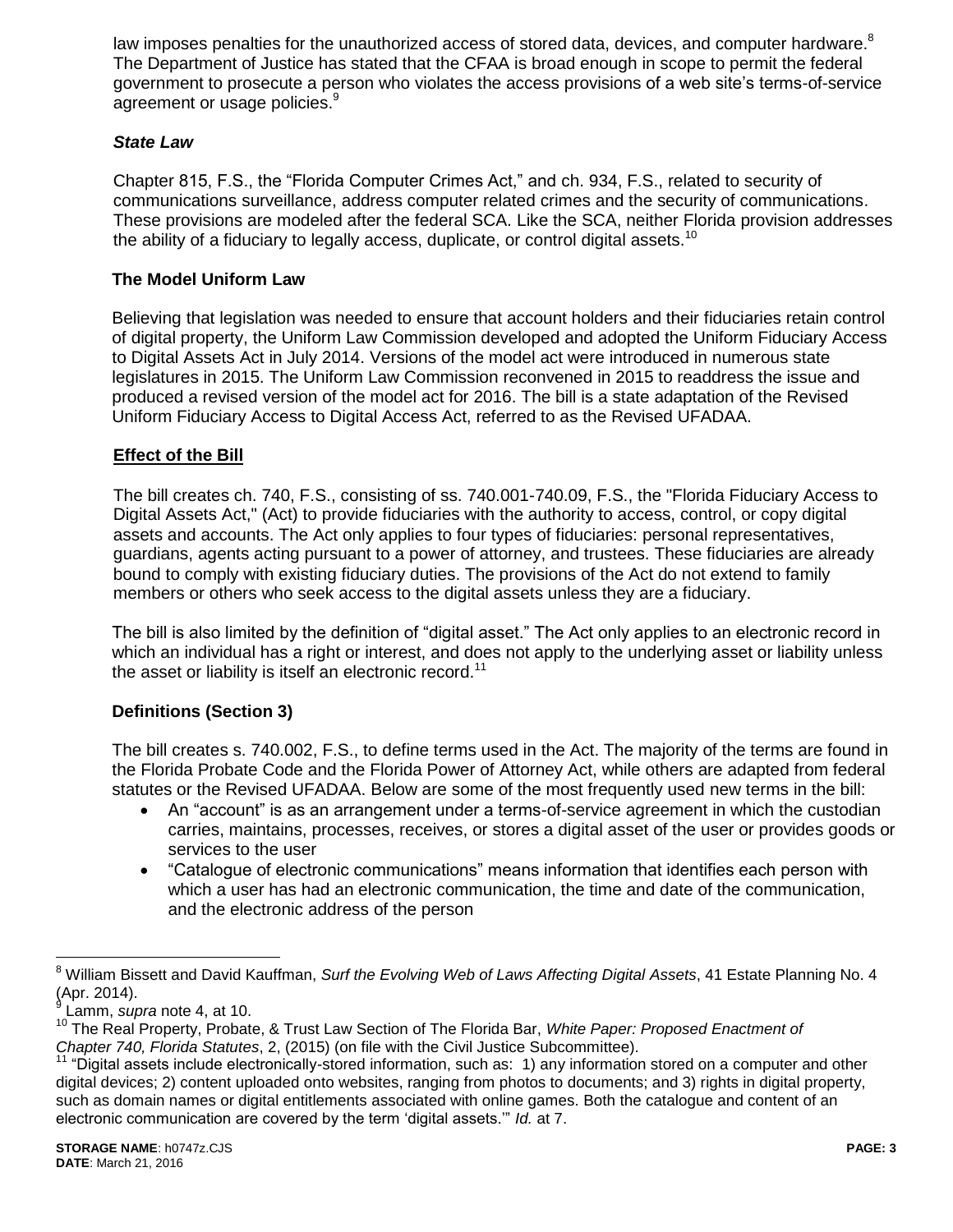- "Content of an electronic communication" is defined to mean information concerning the substance of an electronic communication which has been sent or received by a user; is in electronic storage, or carried or maintained by a custodian; and, is not readily accessible to the  $public<sup>12</sup>$
- A "custodian" is defined as a person that carries, maintains, processes, receives, or stores a digital asset of a user, such as an ISP
- A "designated recipient" is defined as a person chosen by a user through an online tool to administer digital assets of the user
- A "digital asset" is defined as a record that is electronic but does not include the underlying asset or liability unless the asset or liability is a record that is electronic<sup>13</sup>
- **•** "Electronic communication" has the same meaning as provided in federal law<sup>14</sup>
- "Online tool" means an electronic service provided by a custodian that allows the user, in an agreement separate and distinct from the terms-of-service agreement, to provide directions for disclosure or nondisclosure of digital assets to a third person

# **A User's Direction for Disclosure of Digital Assets (Section 4)**

The bill creates s. 740.003, F.S., to establish a user's ability to direct disclosure of the user's digital assets and the order of preference for his or her direction. It is a three-tiered priority system.

The first priority is a user's online direction for a specific account. If a company provides an online tool for a user to designate a person to have access to his or her account upon death or incapacity, and the user takes advantage of the online tool, then the user's designation prevails over a contrary provision in the user's will or trust provided that the online tool allows the user to modify or delete a direction at any time. The user may direct the custodian to disclose or not disclose some or all of his or her digital assets, even the content of electronic communications.

The second priority is the user's direction contained in a valid will, trust, power of attorney, or other record if the user has not used an online tool to give direction or the custodian has not provided an online tool. If the user makes plans for disposing of his or her digital assets, then the law gives effect to that plan and the custodian of the digital assets is required to comply with the plan.

The third priority is the terms-of-service agreement that governs the account. If the user does not provide for the disposition of his or her digital assets, whether via an online tool or in an estate plan, the terms-of-service governing the account control.

# **Terms-of-Service Agreement is Preserved (Section 5)**

The bill creates s. 740.004, F.S., to provide that a terms-of-service agreement<sup>15</sup> is preserved and the fiduciary or designated recipient has no greater rights than the user has under the terms-of-service agreement. However, a fiduciary or designated recipient's access to digital assets may be modified or

<sup>&</sup>lt;sup>12</sup> In lav terms, this is generally understood to be the "inside of an envelope" or the subject line of an e-mail, the body of an e-mail or attachment, or the body of other types of electronic communications.

<sup>13</sup> Based on this definition, a fiduciary's access to a digital asset does not mean that the fiduciary is entitled to "own" or otherwise engage in transactions with the asset; rather, the fiduciary has access to the electronically-stored information that constitutes the "digital asset." *White Paper*, *supra* note 10, at 7.

<sup>14</sup> *See* 18 U.S.C. § 2510(12) ("Electronic communication" means "any transfer of signs, signals, writing, images, sounds, data, or intelligence of any nature transmitted in whole or in part by a wire, radio, electromagnetic, photoelectronic or photooptical system that affects interstate or foreign commerce, but does not include: any wire or oral communication; any communication made through a tone-only paging device; any communication from a tracking device; electronic funds transfer information stored by a financial institution in a communications system used for the electronic storage and transfer of funds.").

<sup>15</sup> A "terms-of-service agreement" is defined in the bill as "an agreement that controls the relationship between a user and a custodian."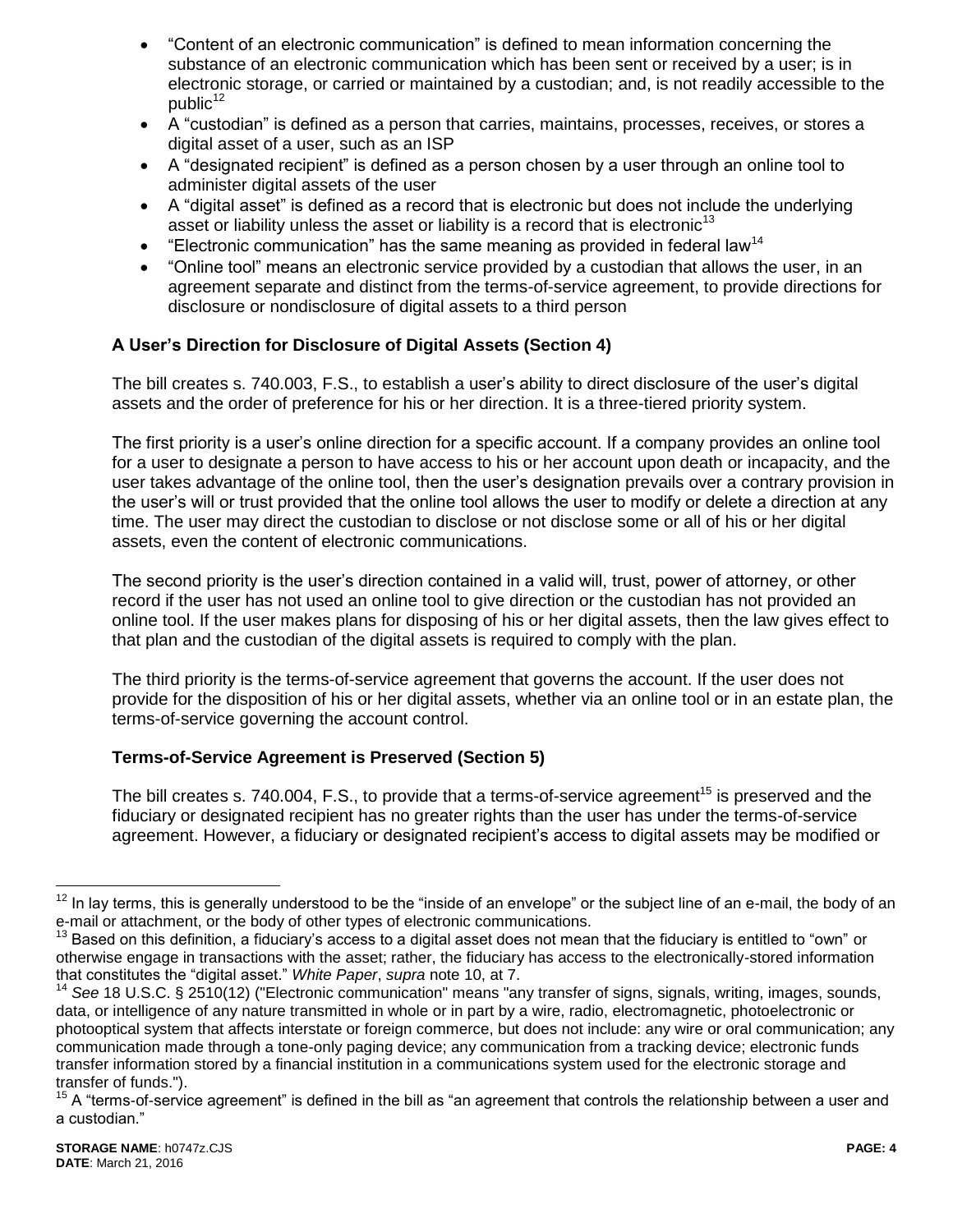eliminated by a user, federal law, or by a terms-of-service agreement if the user has not provided direction under newly-created s. 740.003, F.S.

# **Procedure for Custodians When Disclosing Assets (Section 6)**

Section 740.005, F.S., is created to provide three options to a custodian for disclosing digital assets. When a custodian discloses a user's digital assets, the custodian may:

- allow the fiduciary or designated recipient full access to the user's account;
- allow the fiduciary or designated recipient partial access to the account that is sufficient to perform necessary tasks; or
- provide the fiduciary or designated recipient with a copy in a record of the digital asset that the user could have accessed if he or she were alive.

If a user directs or a fiduciary requests a custodian to disclose some, but not all of the user's digital assets, the custodian is not required to disclose the assets if segregating the assets would be unduly burdensome. If the custodian believes that an undue burden exists, the custodian or the fiduciary may seek a court order to disclose:

- a subset of the user's digital assets;
- all of the digital assets to the fiduciary or designated recipient, or to the court for a review in chambers; or
- none of the user's digital assets.

A custodian may charge a reasonable administrative fee for the cost of disclosing digital assets, and a custodian is not required to disclose a digital asset that a user has deleted.

## **Four Types of Fiduciaries Covered (Sections 7 - 14)**

The bill creates ss. 740.006-740.04, F.S., to establish the rights of a personal representative, guardian, agent acting pursuant to a power of attorney, or trustee to access a user's digital assets. In general, fiduciaries will have access to a catalogue of the user's communications (the "outside of the envelope") but not the content (the "inside of the envelope"), unless the user consented to the disclosure of the content of the communication. Because the fiduciary has the same authority as the deceased user (no more and no less), the fiduciary is "authorized" by the deceased user as required under the two federal statutes (the SCA and CFAA) that prohibit unauthorized access.<sup>16</sup>

# *Disclosure of the Content of Electronic Communications of a Deceased User (Section 7)*

The bill creates s. 740.006, F.S., to establish the rights of a personal representative of a decedent to access the contents of an electronic communication of the user (the "inside of the envelope").<sup>17</sup> A personal representative may not access the contents of a decedent's electronic communications unless the user consented to or a court directs such access.

A custodian must disclose the content of an electronic communication if the personal representative provides:

- a written request for disclosure;
- a certified copy of the user's death certificate;
- a certified copy of the letters of administration or similar specified authority;
- a copy of the user's will, trust, power of attorney, or other record evidencing the user's consent to disclosure of the content of electronic communications unless the user provided direction in an online tool; and
- if the custodian requests, the personal representative must provide specified information that will identify the user's account, evidence linking the account to the user; or a finding by the court

<sup>16</sup> *White Paper*, *supra* note 10, at 3.

 $17$  Newly-created s. 740.007, F.S., addresses disclosure of non-content and other digital assets of a deceased user.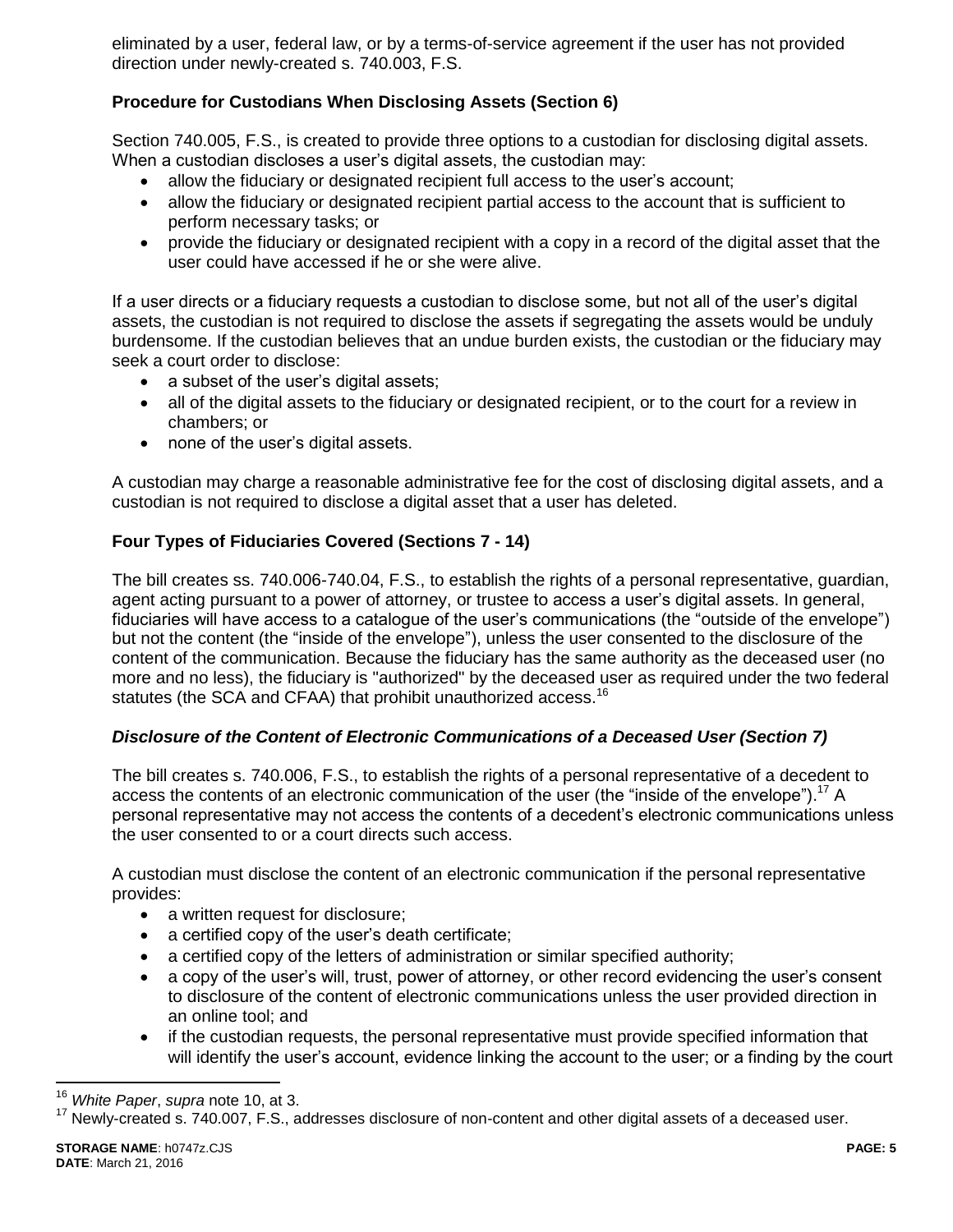that the user had a specific account with the custodian; that disclosure of the contents would not violate the SCA or other federal law relating to privacy of telecommunication carriers' customer information; that the user consented to disclosure of the content; or disclosure of the content is reasonably necessary for the administration of the estate.

# *Disclosure of Other Digital Assets of a Deceased User (Section 8)*

Section 740.007, F.S., is created to provide a personal representative default access to the catalogue, or "outside of the envelope," of electronic communications and other digital assets that are not protected by federal privacy laws.<sup>18</sup> A personal representative is permitted to access all of a decedent's other digital assets, excluding the contents of electronic communications, unless the deceased user prohibited disclosure or a court orders otherwise. The custodian must disclose a catalog of the user's electronic communications and the user's digital assets of the user if the personal representative provides:

- a written request for disclosure;
- a certified copy of the user's death certificate;
- a certified copy of the letters of administration or similar specified authority; and
- if the custodian requests, the personal representative must provide information that will identify the user's account; evidence linking the account to the user; an affidavit stating that disclosure is reasonably necessary for the administration of the estate; or a court order finding that the user had an account with the custodian or that disclosure of the digital assets is reasonably necessary for the administration of the estate.

## *Disclosure of Content of Electronic Communications of a Principal (Section 9)*

The bill creates s. 740.008, F.S., to provide that an agent acting pursuant to a power of attorney may access the contents of a principal's electronic communications if the authority is expressly granted by the principal and is not otherwise restricted by the principal or a court. The custodian is required to disclose the contents if the agent provides:

- a written request for disclosure:
- an original or copy of the power of attorney in which the authority over the content is expressly granted to the agent;
- a certification by the agent that the power of attorney is in effect; and
- if requested by the custodian, information assigned by the custodian to identify the principal's account or evidence linking the account to the principal.

### *Disclosure of Other Digital Assets of a Principal (Section 10)*

Section 740.009, F.S., is created to provide that an agent acting pursuant to a power of attorney granting specific authority over the digital assets or granting general authority to act on behalf of the principal may access a catalog of the principal's electronic communications and the principal's digital assets, but not the content of electronic communications, unless otherwise ordered by a court, directed by the principal, or provided by a power of attorney. The custodian is required to disclose the digital assets if the agent provides:

- a written request for disclosure;
- an original or a copy of the power of attorney which grants the agent specific authority over digital assets or general authority to act on behalf of the principal;
- a certification by the agent that the power of attorney is in effect; and
- if requested by the custodian, identifying information assigned by the custodian to identify the principal's account or evidence linking the account to the principal.

<sup>&</sup>lt;sup>18</sup> See "Electronic Communication Laws" section above.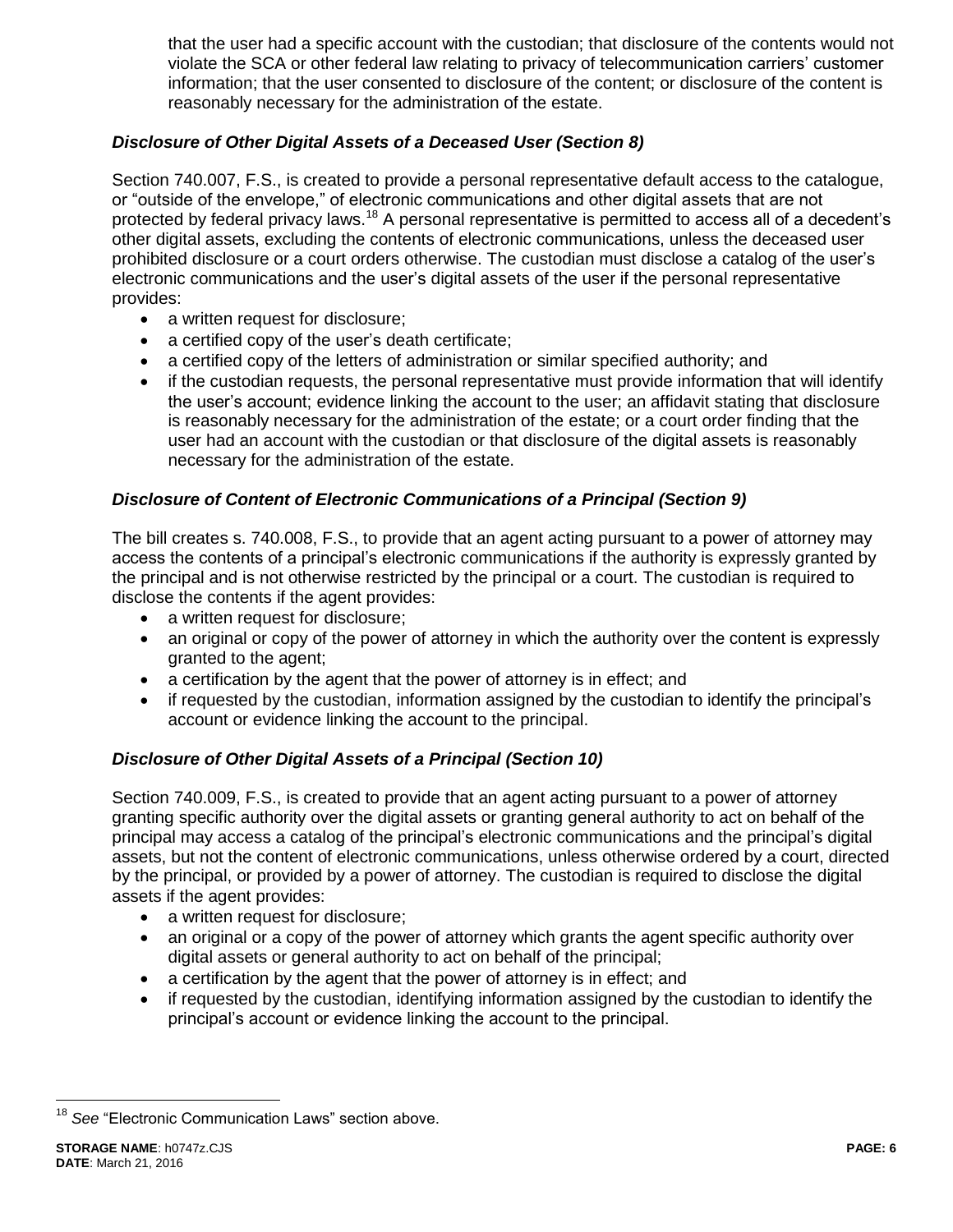## *Disclosure of Digital Assets held in Trust when the Trustee is the Original User (Section 11)*

The bill creates s. 740.01, F.S., to provide that a trustee who is an original user may access any digital assets that are held in the trust, including the catalogue and the content of electronic communications, unless it is otherwise ordered by a court or provided in the trust.

## *Disclosure of Content of Electronic Communications Held in Trust When a Trustee is not the Original User (Section 12)*

The bill creates s. 740.02, F.S., to provide that a trustee, who is not an original user, may access the content of an electronic communication that was sent or received by an original or successor user and carried, maintained, processed, received, or stored by the custodian in the account of the trust if the trust instrument consents to the disclosure of the content to the trustee. A trustee's access may be limited by court order, at the direction of the user, or by the trust instrument. The custodian is required to disclose the contents if the agent provides:

- a written request for disclosure;
- a certified copy of the trust instrument or a certification of trust which includes consent to disclosure of the content to the trustee;
- a certification by the trustee that the trust exists and the trustee is a currently acting trustee; and
- if requested by the custodian, certain identifying information assigned by the custodian to identify the trust's account or evidence linking the account to the trust.

## *Disclosure of Other Digital Assets Held in Trust When the Trustee is not the Original User (Section 13)*

The bill creates s. 740.03, F.S., to provide that unless prohibited by a court, the user, or the trust instrument, a trustee who is not the original user may access the catalog of electronic communications and any digital assets, except the content of electronic communications, in an account of the trust. The trustee must supply the custodian with:

- a written request for disclosure;
- a certified copy of the trust instrument or a certification of trust;
- a certification by the trustee that the trust exists and that the trustee is a currently acting trustee; and
- if requested by the custodian, specified information assigned by the custodian to identify the principal's account or evidence linking the account to the principal.

# *Disclosure of Digital Assets to a Guardian of a Ward (Section 14)*

Section 740.04, F.S., is created to provide that a guardian is not authorized to access the contents of a ward's electronic communications unless the ward expressly grants consent to do so. A guardian is permitted, however, to access the ward's other digital assets pursuant to letters of guardianship or a court order, unless directed otherwise by a court or the user. The guardian must provide the custodian with:

- a written request for disclosure;
- a certified copy of letters of plenary guardianship of the property or the court order giving the guardian authority over the digital assets of the ward; and
- if requested by the custodian, specified information assigned by the custodian to identify the ward's account or evidence linking the account to the ward.

A custodian of the ward's digital assets may suspend or terminate the ward's account for good cause if requested to do so by a guardian with general authority to manage the ward's property. The request to suspend or terminate must be accompanied by a certified copy of the court order giving the guardian the authority over the ward's property.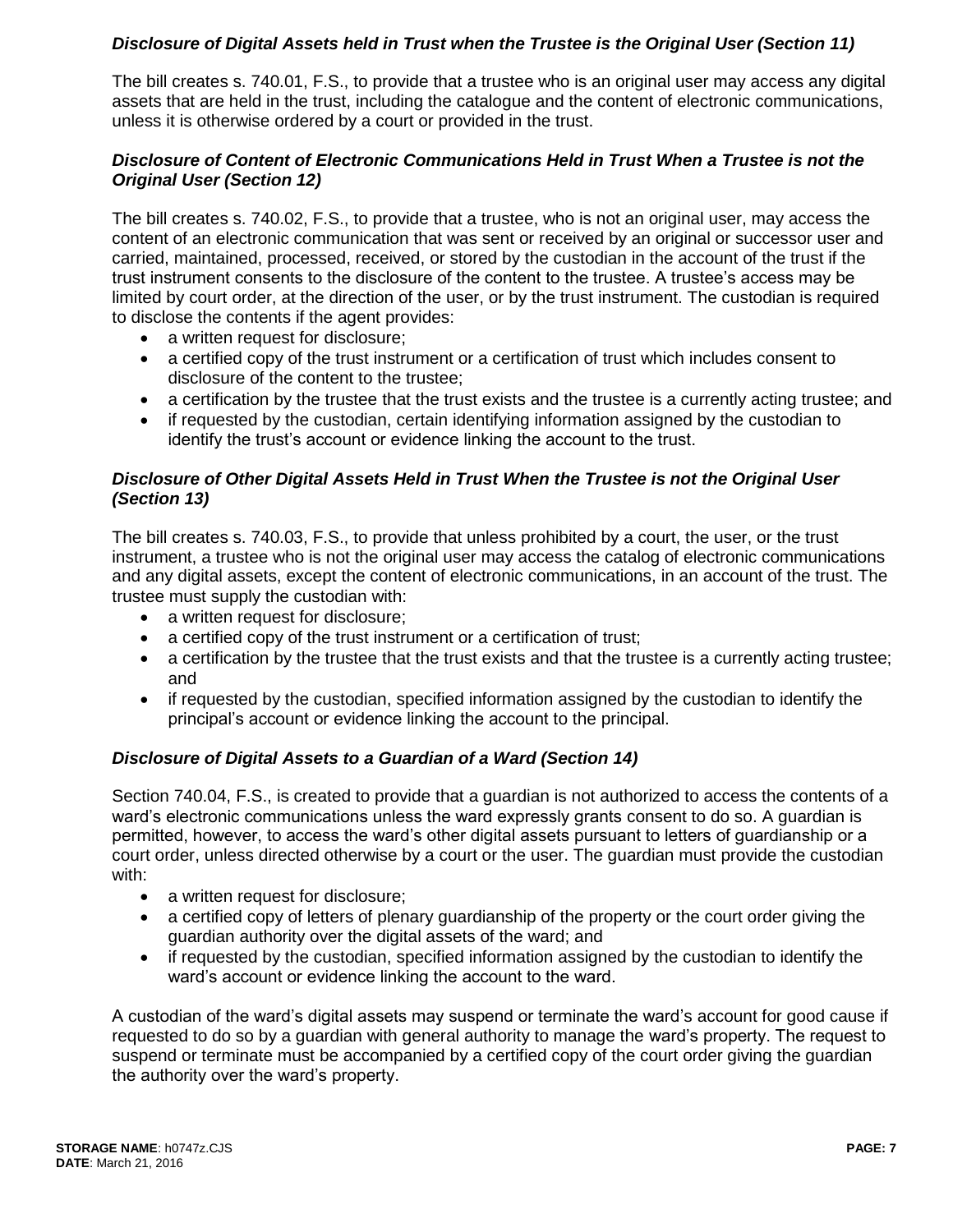# **Fiduciary Duty and Authority (Section 15)**

Section 740.05, F.S., establishes the legal duties of a fiduciary charged with managing digital assets. This includes the duties of care, loyalty, and confidentiality. Section 740.05(2), F.S., establishes the fiduciary's authority to exercise control over the digital assets in conjunction with other statutes. The fiduciary or designated recipient's authority is:

- subject to the terms-of-service agreement, except as directed in the online tool;
- subject to other laws, including copyright law;
- limited by the scope of the fiduciary's duties; and
- may not be used to impersonate the user.

A fiduciary who has authority over the tangible personal property of a decedent, ward, principal, or settlor has the right to access any digital asset in which those persons had or has a right or interest if the digital asset is not held by a custodian or subject to a terms-of-service agreement. For purposes of any applicable computer fraud or unauthorized computer access laws, a fiduciary who acts within the scope of the fiduciary's duties is an authorized user of the property. A fiduciary who has authority over the tangible personal property of a decedent, ward, principal, or settlor has the right to access the property and any digital assets that are stored in it and is an authorized user for the purpose of computer fraud and unauthorized computer access laws.

A custodian is authorized to disclose information in an account to a user's fiduciary if the information is required to terminate an account used to access digital assets licensed to the user.

A fiduciary who requests that a custodian terminate a user's account must submit the request in writing, along with:

- a certified copy of the death certificate of the user, if the user is deceased;
- a certified copy of the letters of administration or other specified court orders; and
- if requested by the custodian, specified information assigned by the custodian to identify the ward's account or evidence linking the account to the ward, or a court finding that the user had a specific account with the custodian, identifiable by certain enumerated information.

### **Custodian Compliance and Immunity (Section 16)**

The bill creates s. 740.06, F.S., to provide that a custodian has 60 days to comply with a request from a fiduciary or designated recipient to disclose digital assets or to terminate an account. If the custodian does not comply, the fiduciary or designated recipient may seek a court order directing compliance. An order directing compliance must contain a finding that compliance would not be in violation of 18 U.S.C. s. 2702, related to the disclosure of electronic communications or records.

A custodian may deny a request for disclosure or termination if the custodian is aware of any lawful access to the account after the custodian receives the fiduciary's request. The bill does not limit a custodian's ability to require a fiduciary or designated recipient from obtaining a court order that specifies that an account belongs to the ward or principal, specifies that there is sufficient consent from the ward or principal, and contains any findings required by law other than those required in the Act.

A custodian and its officers, employees, and agents are immune from liability for acts or omissions done in good faith in compliance with the Act.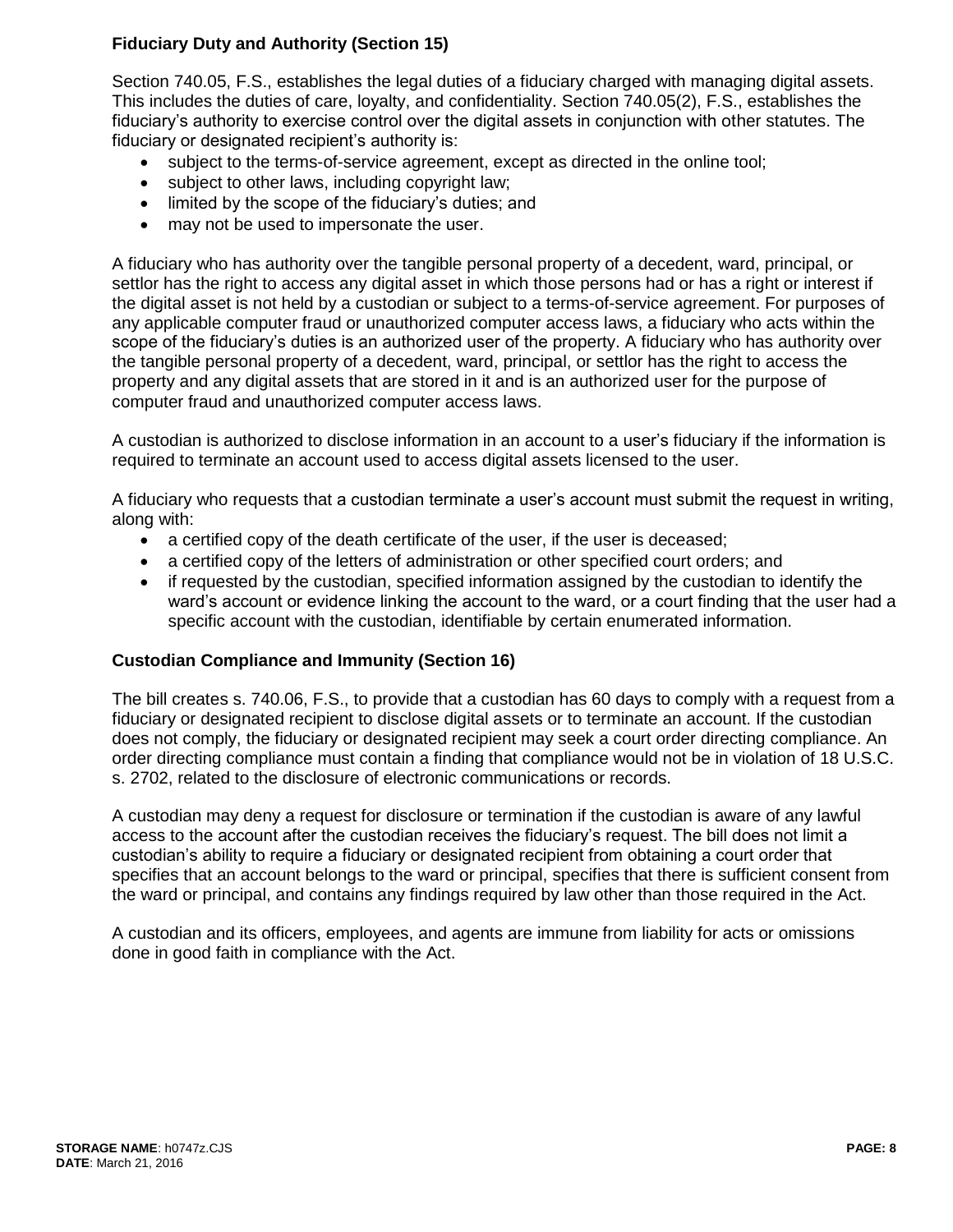# **Electronic Signatures in Global and National Commerce Act (Section 17)**

Section 740.07, F.S., is created to establish the relationship between the Act and the federal Electronic Signatures in Global and National Commerce Act,<sup>19</sup> noting where this Act does and does not modify, limit, or supersede federal law.

## **Applicability of the Act (Section 18)**

Section 740.08, F.S., created by the bill, provides that the powers granted by the Act to a fiduciary, personal representative, guardian, trustee, or agent applies regardless of whether such person's authority arose on, before, or after July 1, 2016 (the effective date of the bill). The bill also provides that the Act applies to a custodian if the user resides in this state or resided in this state at the time of the user's death.

The bill does not apply to a digital asset of an employer used by an employee in the ordinary course of the employer's business.

### **Severability (Section 19)**

Section 740.09, F.S., is created to provide a severability provision that provides that if any provision is held invalid, the other provisions of the Act will remain in effect.

# **II. FISCAL ANALYSIS & ECONOMIC IMPACT STATEMENT**

### A. FISCAL IMPACT ON STATE GOVERNMENT:

1. Revenues:

The bill does not appear to have any impact on state revenues.

2. Expenditures:

Provisions in the bill allowing application to the circuit courts for orders directing compliance, requests for disclosures segregating assets, assertions by custodians claiming selective disclosures impose an undue burden, and determinations requiring in camera review may increase the expenditure of judicial time and resources. However, these matters will be case-specific and any corresponding increase in judicial time or court workload is indeterminate.<sup>20</sup>

### B. FISCAL IMPACT ON LOCAL GOVERNMENTS:

1. Revenues:

The bill does not appear to have any impact on local government revenues.

2. Expenditures:

<sup>19</sup> The Electronic Signatures in Global and National Commerce Act (ESIGN), 15 U.S.C. ss. 7001 et seq., is designed "to facilitate the use of electronic records and signatures in interstate and foreign commerce by ensuring the validity and legal effect of contracts entered into electronically." Bureau of Consumer Protection, Federal Trade Commission and National Telecommunications and Information Administration, Department of Commerce, *Report to Congress: Electronic Signatures in Global and National Commerce Act, The Consumer Consent Provision in Section 101(c)(1)(C)(ii)*, i (June 2001) [www.ntia.doc.gov/files/ntia/publications/esign7.pdf](http://www.ntia.doc.gov/files/ntia/publications/esign7.pdf) (last visited Dec. 14, 2015).

<sup>20</sup> Office of the State Courts Administrator, 2016 Judicial Impact Statement, SB 494, p. 2 (Nov. 12, 2015) (on file with the Civil Justice Subcommittee).